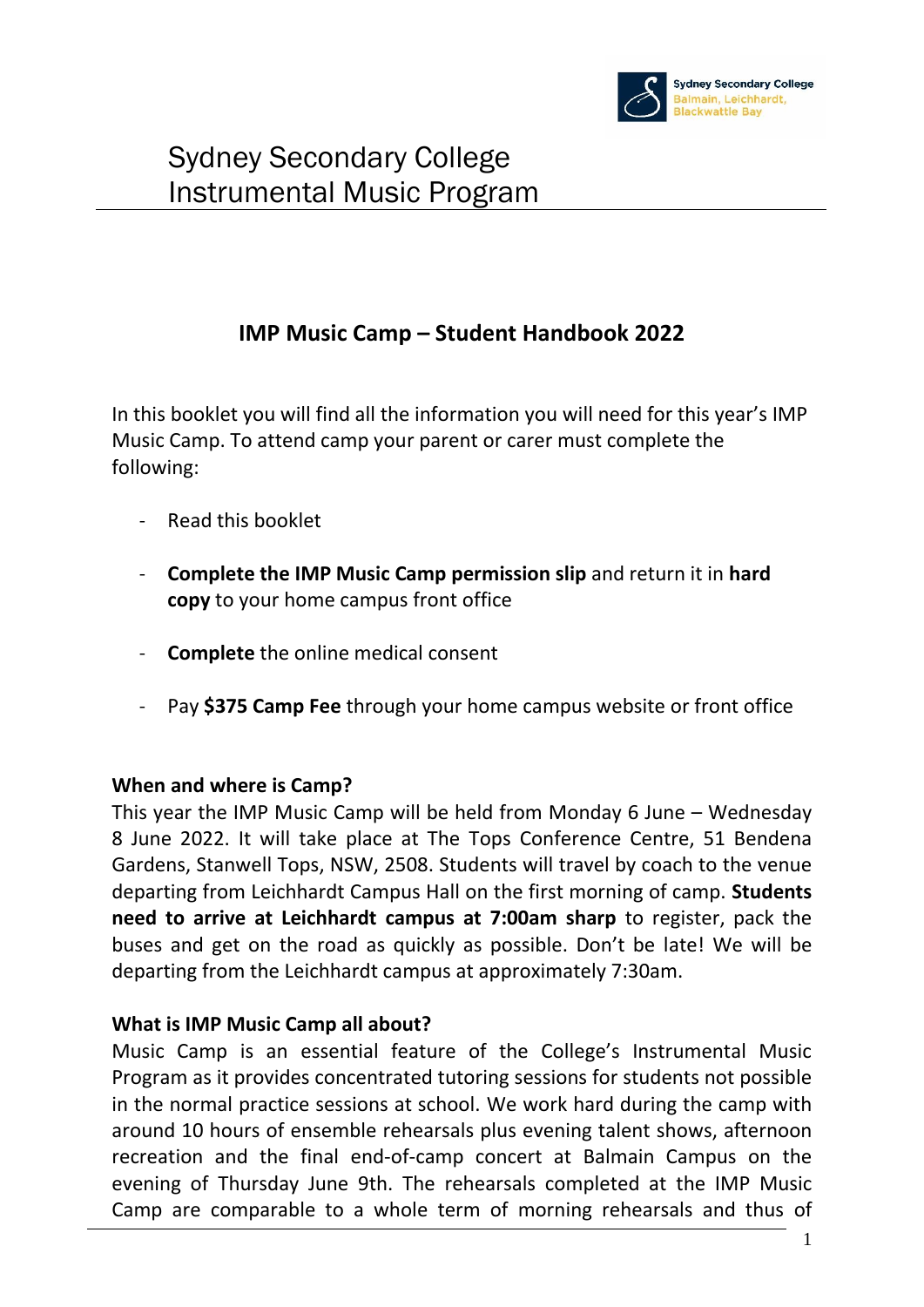

immense benefit to IMP students. It also gives our members a unique opportunity to make new friends, spend time with members of other ensembles and have fun with the whole IMP community together in the one place.

A core aim of the IMP Music Camp is to establish a sense of teamwork and belonging. It is compulsory for **ALL MEMBERS** to attend the Camp for its complete duration. The IMP Music Camp is recognised and endorsed by all College campus principals as an important learning experience. Principals and teaching staff have worked hard to avoid any assessment task clashes and other college events during the duration of the IMP Music Camp and students will not be disadvantaged in any way by attending. It is however the individual student's responsibility to speak to their teachers and peers to catch up on class work.

#### **Camp objectives**

- To encourage excellence in all forms of music making.
- To develop self-discipline and an understanding of the responsibilities of the performer in an ensemble setting.
- To provide High potential and gifted students from all Sydney Secondary College campuses with extension experiences in music performance.
- To provide staff professional development opportunities.
- To develop and foster positive attitudes towards group work.
- To promote positive attitudes towards music in general.

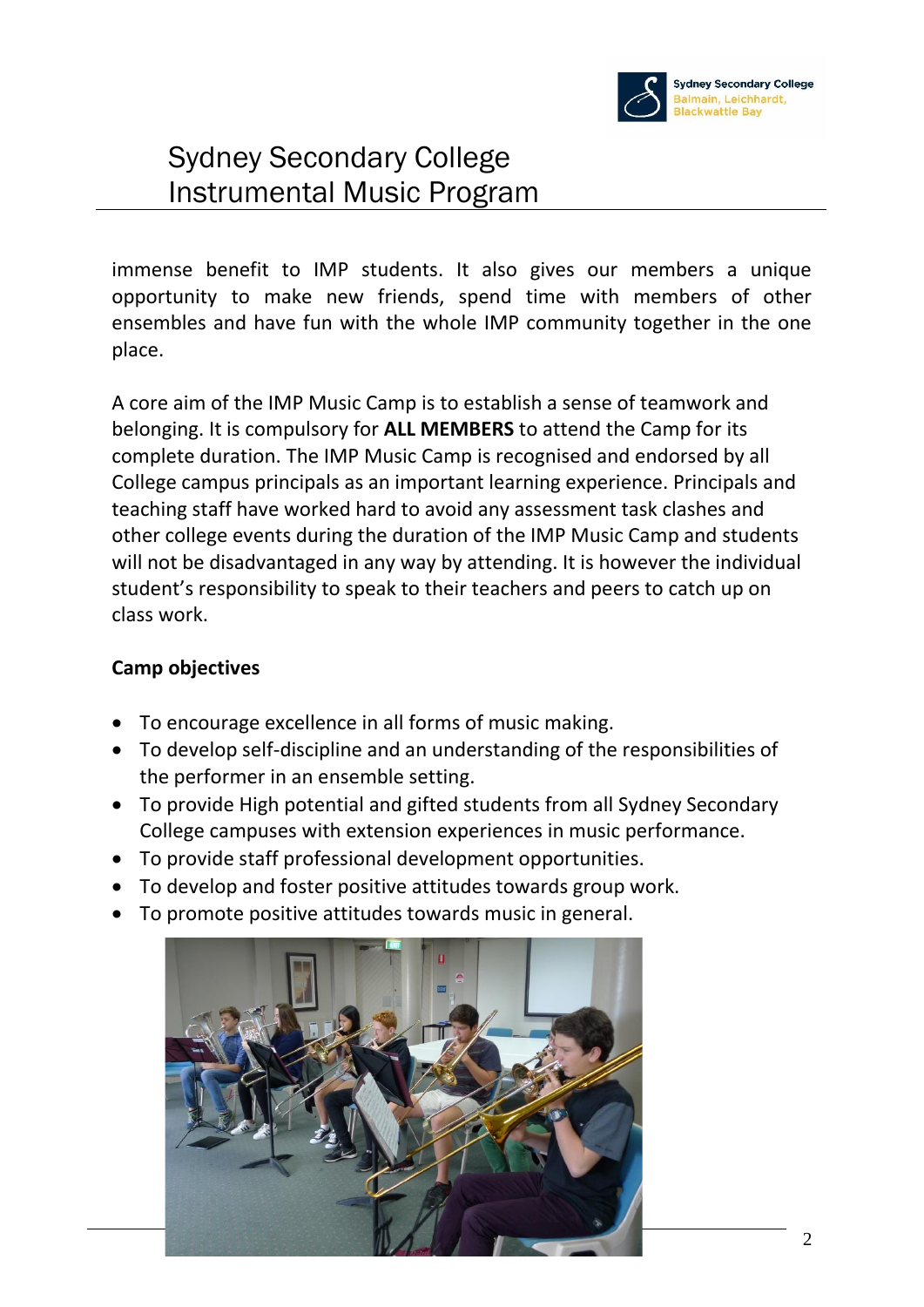

#### **IMP Music Camp 2022 - Participant Information**

#### **Camp Guidelines**

- Attendance at all sessions is compulsory.
- Be on time to all sessions.
- Follow all instructions given by staff members in a friendly and helpful manner.
- Do not talk or play over staff or interrupt when they are talking to you.
- Be courteous and considerate to your fellow students, teachers and parent/carer supervisors.
- Follow the Sydney Secondary College Way at all times. Be a respectful, responsible learner.
- Only play your own instrument or use equipment with the permission of a staff member and treat it with respect.
- Respect other campers' privacy do not visit rooms other than your own.
- Protect your feet wear shoes at all times.
- Be actively engaged in all activities and have fun!

#### **Follow these guidelines and we will all have a great time!**

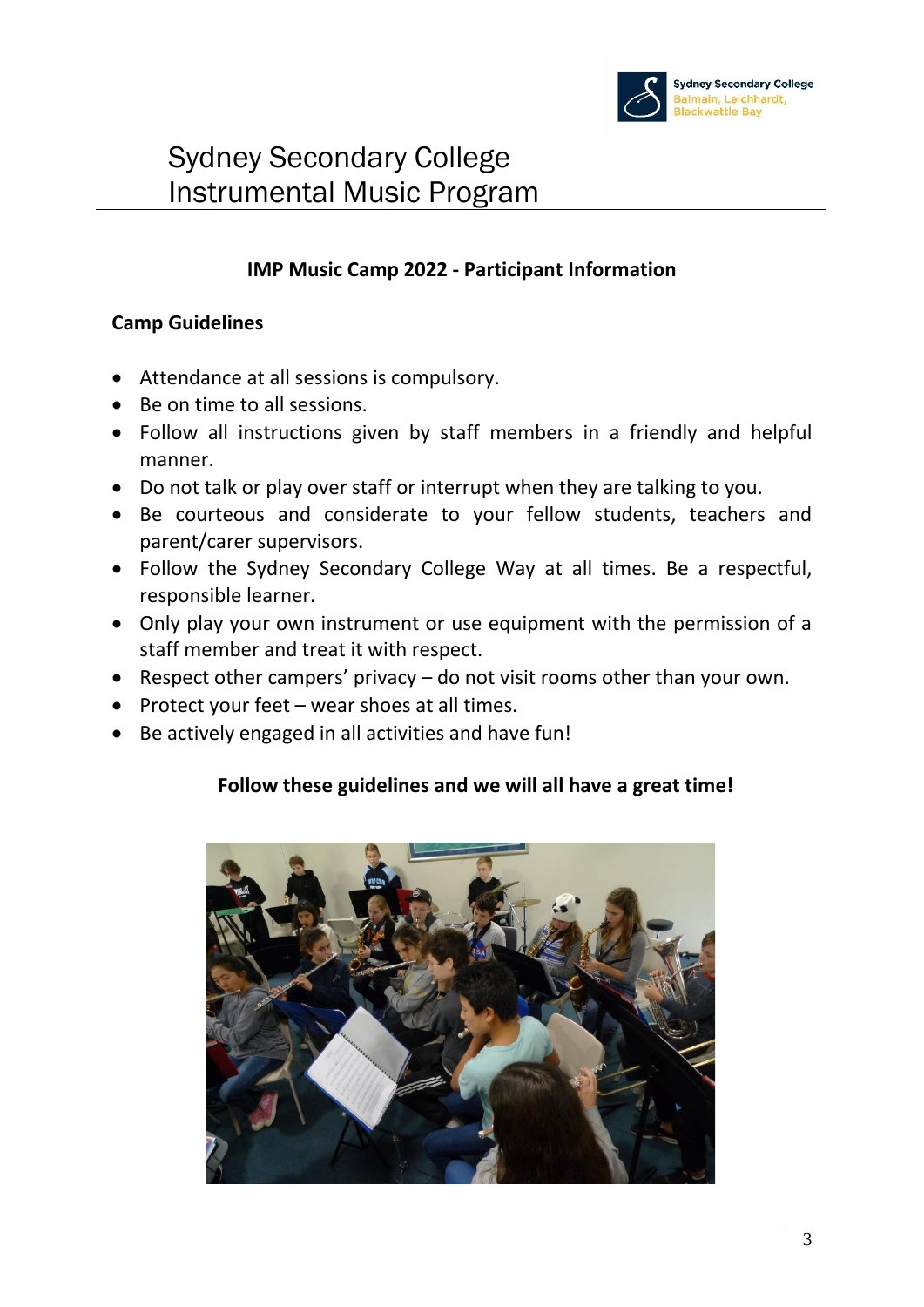

#### **Recreational Activities**

There will be various recreational activities during the first two days of the IMP Music Camp. Make sure you bring appropriate clothing and **closed footwear** for outdoor activities. The IMP Music Camp will also feature a disco night with a fancy dress theme:

# **"1970's"**

#### **Evening Talent Shows – students only**

- All students are encouraged to perform at the **Evening Talent Shows**, held each evening after dinner. There will be prizes for the best musical performances each night. These concerts give all students the opportunity to perform for a receptive and mature audience. We would like to see as many students as possible get up and have a go.
- You may like to bring music (solo or ensemble) for these concerts. Play by yourself, or organise friends to play with you.
- Are you working towards an AMEB or Trinity exam? These performances are a perfect opportunity to perform your exam repertoire in front of an appreciative audience.
- Other instruments and equipment may also be brought to use at these concerts. **Please ensure that all equipment is clearly labelled with your name and contact details.**
- It is not compulsory to play, but it is an experience not to be missed!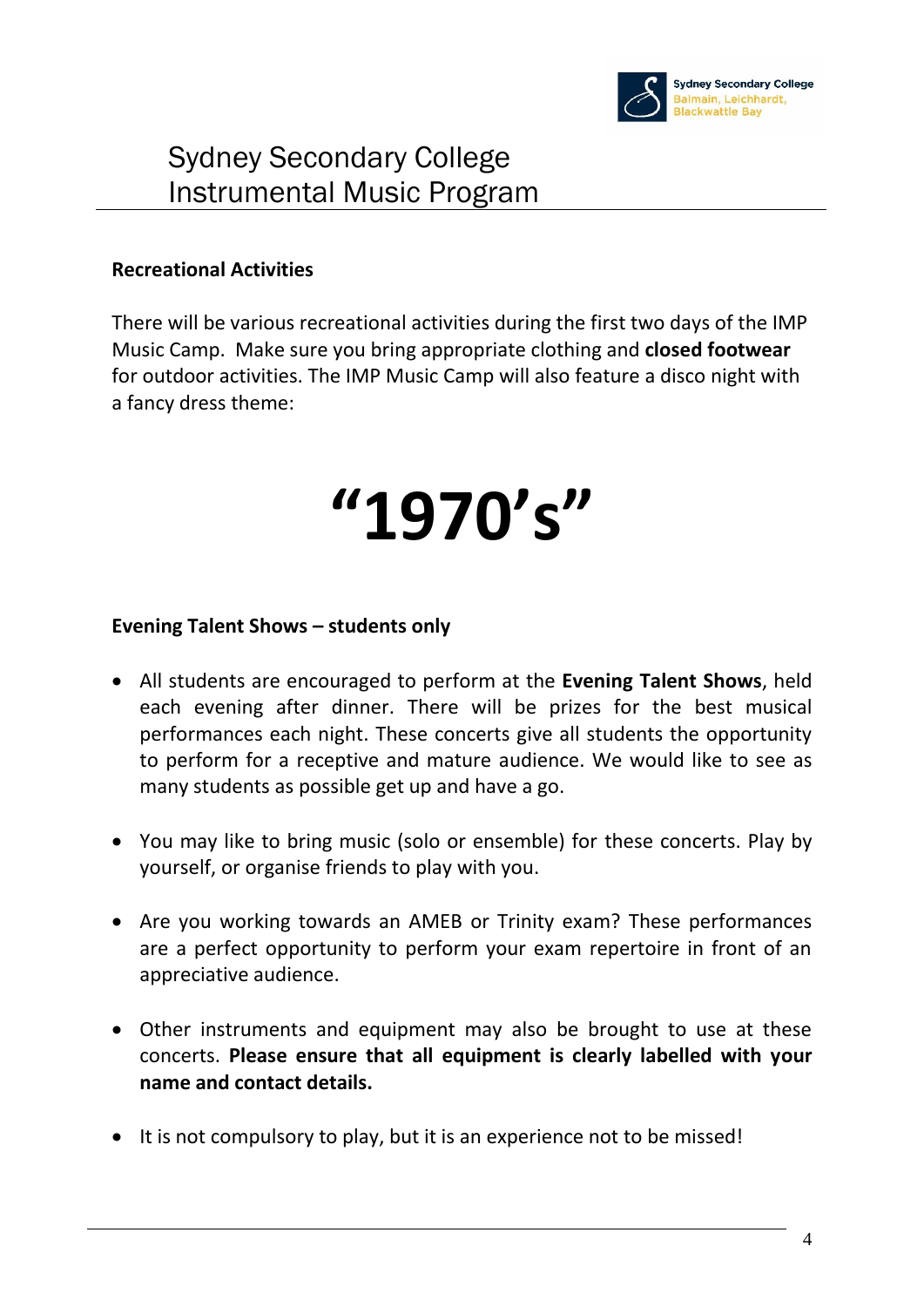

#### **End-of-Camp Concert – all parents/caregivers invited!**

- The **End-of-Camp Concert** will be held at Balmain Campus Hall on the evening of Thursday June 9<sup>th</sup> (See Fridge Reminder for details). All parents, caregivers, relatives, teachers and friends are invited to watch the performance. It will be a showcase of the hard work achieved during the Camp and the talent of the students and staff who attended.
- Concert will conclude at approximately 8:00pm. Students will be able to depart only after **all equipment is packed up**. Please note that students are required to support their band mates and be respectful audience members after they have performed. For this reason and for logistical reasons, it is not possible for students to leave early from the concert (without requesting to do so prior) so please don't ask mid-performance.

**\_\_\_\_\_\_\_\_\_\_\_\_\_\_\_\_\_\_\_\_\_\_\_\_\_\_\_\_\_\_\_\_\_\_\_\_\_\_\_\_\_\_\_\_\_\_\_\_\_\_\_\_\_\_\_\_\_\_\_\_\_\_\_\_**

#### **Medication and Medical Information**

- $\triangleright$  All student medication will be collected by the designated IMP Music Camp Medicine Manager (Narelle Daniels) at departure and distributed as per doctor or parent instructions.
- ➢ All medication must be clearly labelled with student's name and indicate the dosage and times required.
- $\triangleright$  All medications are taken under the supervision of teachers.
- ➢ Any changes to a student's medical condition or treatment must be emailed to the designated IMP Music Camp Medicine Manager (Narelle Daniels) prior to camp at this address: narelle.daniels2@det.nsw.edu.au
- ➢ Students are also asked to declare all non-prescription medication that they bring to IMP Music Camp, including painkillers. This is essential for your own safety as well as that of other campers.
- ➢ Please make sure you clearly note dietary requirements on the permission note. Any changes to students' dietary requirements after the permission note has been submitted will incur a fee from the Tops Conference Centre that will be passed on to the students' caregiver/s.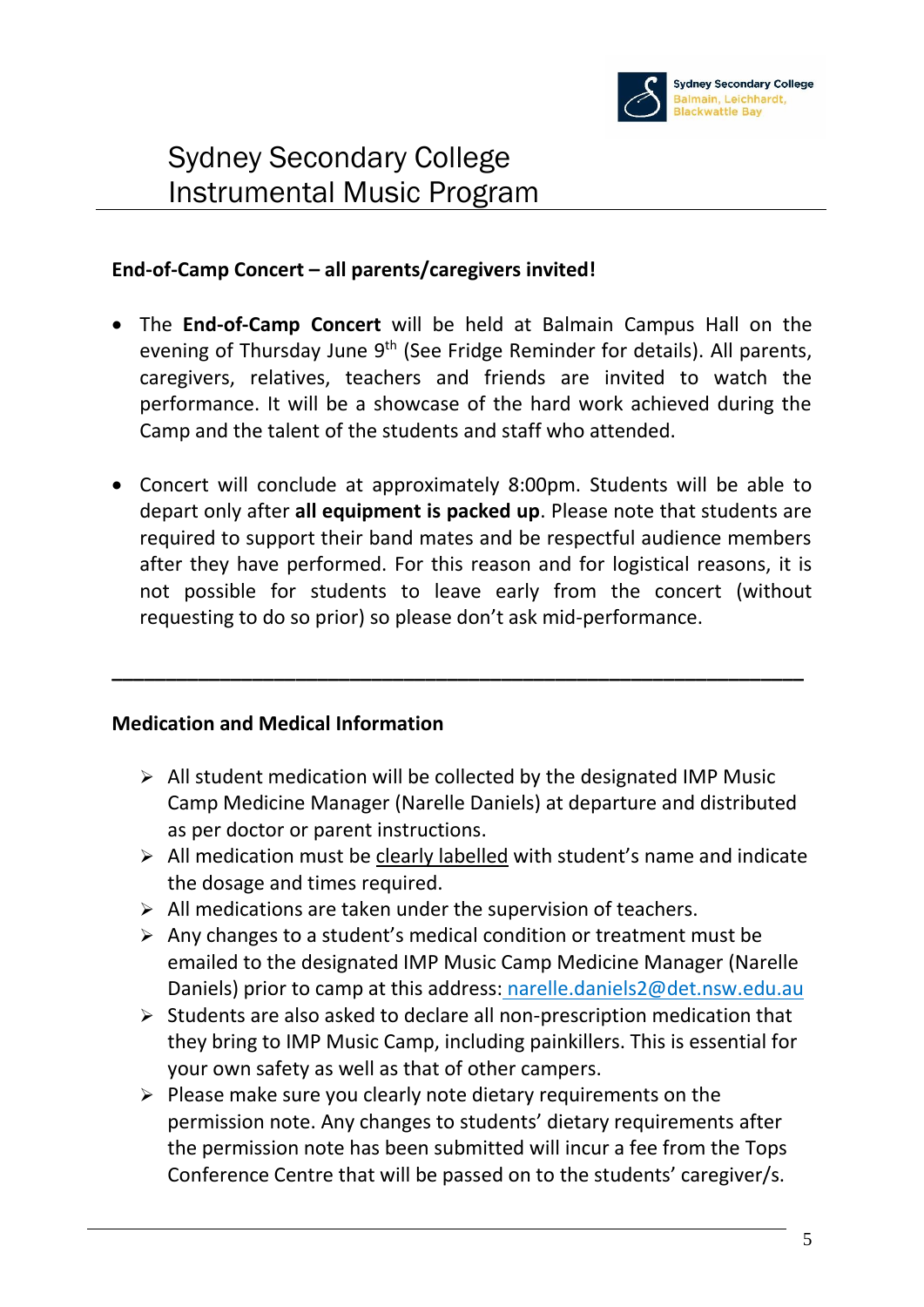

#### **IMP Music Camp Packing List**

#### **Please ensure that all items are clearly marked with the student's name. This includes your instrument, music folders, drink bottles etc.**

- $\Box$  Your own portable music stand with your name on it!
- $\Box$  Pencil and 4 clothes pegs (for securing sheet music on music stands)
- $\Box$  Your instrument (yes, students have forgotten them in the past!)
- $\Box$  Any sheet music required, including for evening talent shows
- $\Box$  Instrument equipment: spare reeds, leads, cleaning equipment, valve oil, slide cream, rosin, etc.
- $\Box$  Drink bottle for water
- $\Box$  1 pillow and a pillow case
- $\Box$  1 bath towel
- $\Box$  A sleeping bag or 1 single fitted bed sheet and 1 top sheet and a doona/blankets.
- $\Box$  3 pairs underwear
- $\Box$  3 pairs socks
- $\Box$  2 pairs of long pants (one pair suitable for activities)
- $\Box$  2 pairs of shorts (one pair suitable for activities)
- $\Box$  2 t-shirts
- $\square$  2 long-sleeved tops (weather could be cool!)
- $\Box$  1 jacket (weather could be cool!)
- $\square$  Pyjamas
- $\Box$  A pair of old track sneakers (for activities)
- $\Box$  Toiletry items (roll-on deodorant, soap, toothbrush, toothpaste, lip balm, personal items). Definitely deodorant. Oh, don't forget deodorant.
- $\Box$  Handkerchief/tissues
- $\Box$  Sunscreen and sun hat
- $\Box$  Raincoat
- $\Box$  Disco outfit 1970's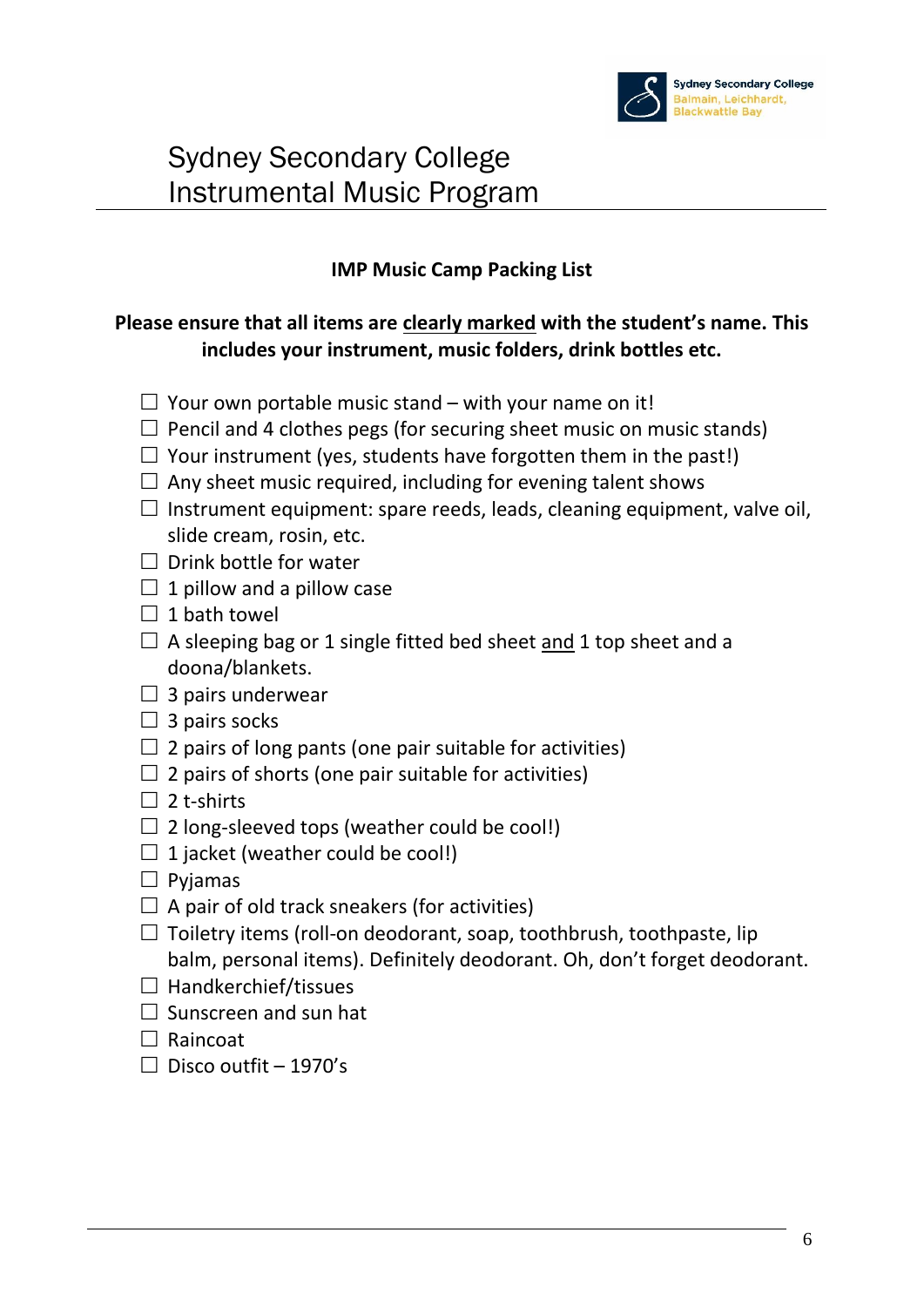

#### **Items NOT to be brought to the IMP Music Camp**

Please do not bring valuable goods on camp. The IMP takes no responsibility for loss/misplaced/damaged property on camp**.** Specifically, do not bring jewellery, electronic games, mp3 players, spray cans i.e. no spray deodorant (bring roll on deodorant!).

#### **PLEASE NOTE:**

Parents/caregivers are advised that it is a condition of attendance that any personal property taken to IMP Music Camp is the sole responsibility of the student. The venue and college are not responsible for any loss or damage to personal property.

#### **DRUG, ALCOHOL AND TOBACCO POLICY:**

Any member of the group found to be in possession of, under the influence of, or connected in any way with any form of prohibited substances will be sent home and that member will be responsible for any expenses thus incurred. This expense will also include the cost of a return adult teacher trip from wherever the group is at that particular time. There will be no recourse or redress, no negotiation and the decision to take such action will be immediate and uncompromising. In the case of prohibited drugs the local police will also be notified.

All students will abide strictly by the rules regarding alcohol and failure to do so will have the same effect and action as an association with drugs as outlined above.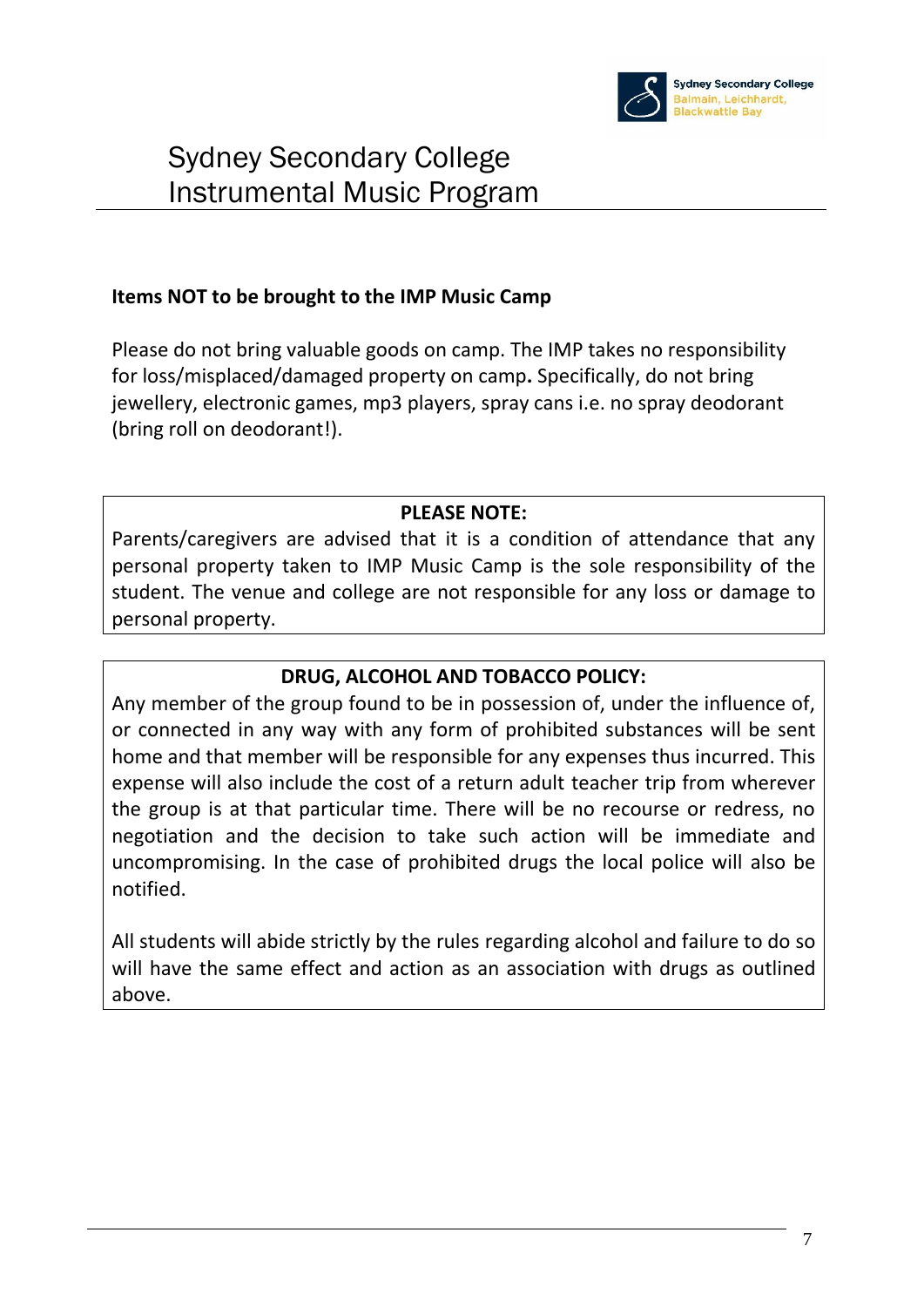

| The Sydney Secondary College IMP Way |                                                                                                                                                                                                                                      |                                                                                                                                                                                                                                                                                                                                                                                                         |                                                                                                                                                                                                                                                                                                                                              |
|--------------------------------------|--------------------------------------------------------------------------------------------------------------------------------------------------------------------------------------------------------------------------------------|---------------------------------------------------------------------------------------------------------------------------------------------------------------------------------------------------------------------------------------------------------------------------------------------------------------------------------------------------------------------------------------------------------|----------------------------------------------------------------------------------------------------------------------------------------------------------------------------------------------------------------------------------------------------------------------------------------------------------------------------------------------|
|                                      | <b>Excursions / Camps</b>                                                                                                                                                                                                            | <b>Sport and Active Games</b>                                                                                                                                                                                                                                                                                                                                                                           | <b>What does this look</b><br>like at IMP Camp?                                                                                                                                                                                                                                                                                              |
| Respectful                           | Show courtesy to<br>community<br>members<br>Care for public<br>property<br>Act sensibly and<br>speak politely<br>Wear school<br>uniform or other<br>appropriate<br>clothing<br>Represent our<br>school with pride                    | Respect games in play<br>$\bullet$<br>Display sportsmanship<br>$\bullet$<br>Use appropriate<br>$\bullet$<br>communication at all<br>times<br>Encourage and support                                                                                                                                                                                                                                      | Moderate noise<br>levels and use<br>appropriate<br>language when<br>spending free time<br>near the building<br>which houses a<br>retirement village<br>Show courtesy to<br>staff from other<br>campuses, tutors<br>and camp staff                                                                                                            |
| Responsible                          | Follow venue and<br>$\bullet$<br>transport rules<br><b>Follow specific</b><br>directions of staff<br>members,<br>instructors and<br>bus drivers<br>Stay with your<br>group<br>Act appropriately<br>at all times in all<br>situations | Follow the procedures<br>$\bullet$<br>for the borrowing of<br>equipment<br>Play appropriate games<br>in appropriate areas<br>Participate actively<br>$\bullet$<br>Follow sport and venue<br>$\bullet$<br>rules Be sun safe and<br>hydrate regularly<br>Stay with your sport<br>$\bullet$<br>group<br>Wear the correct sports<br>uniform and footwear<br>Line up in designated<br>areas for sports buses | Board your own<br>$\bullet$<br>bus and stay in<br>your designated<br>sleeping quarters<br>Follow the camp<br>rules about entry<br>and exit to dining<br>room<br>Be in the right<br>$\bullet$<br>place at the right<br>time for all camp<br>activities<br><b>Assist your fellow</b><br><b>IMP</b> students in<br>rehearsals and<br>activities |
| earner                               | Participate<br>productively in<br>learning<br>Bring all relevant<br>materials and/or<br>equipment<br>Allow others to<br>learn                                                                                                        | Learn to cooperate with<br>$\bullet$<br>staff members and<br>peers<br>Know the rules of<br>the games you play                                                                                                                                                                                                                                                                                           | Give you best in<br>$\bullet$<br>all tutorial<br>sessions<br>Look after your<br>own instrument<br>Allow all other<br>musicians to get<br>the most out of<br>the tutorials<br>Guide less<br>experienced<br>players in your<br>section to improve<br>vour ensemble<br>sound                                                                    |